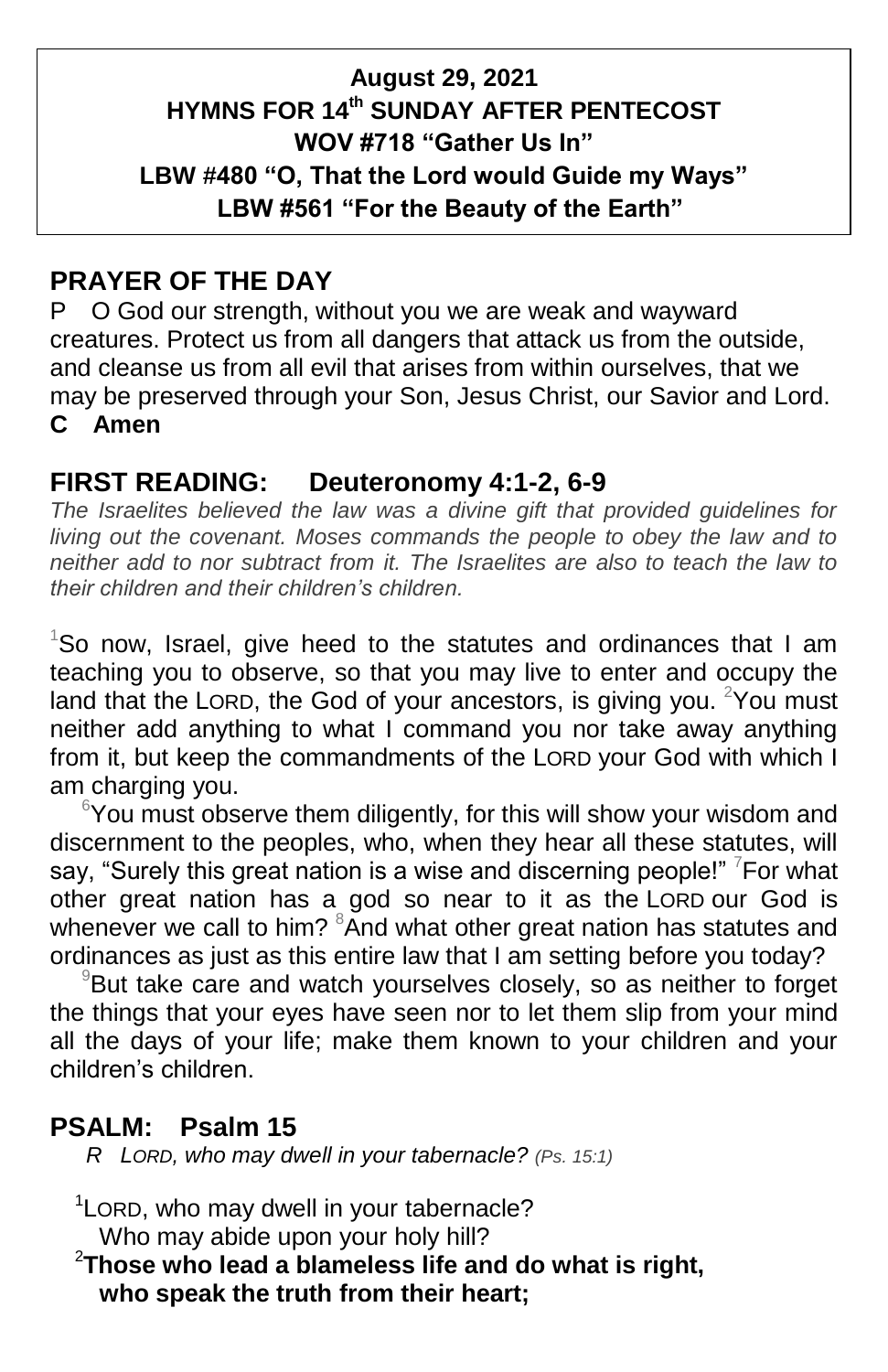$3$ they do not slander with the tongue, they do no evil to their friends; they do not cast discredit upon a neighbor.

- 4 **In their sight the wicked are rejected, but they honor those who fear the LORD.**
- **They have sworn upon their health and do not take back their word.**
- $5$ They do not give their money in hope of gain, nor do they take bribes against the innocent.

Those who do these things shall never be overthrown. *R*

## **SECOND READING: James 1:17-27**

*The letter of James was intended to provide first-century Christians with instruction in godly behavior. Here Christians are encouraged to listen carefully and to act on what they hear, especially by caring for those least able to care for themselves.*

<sup>17</sup>Every generous act of giving, with every perfect gift, is from above, coming down from the Father of lights, with whom there is no variation or shadow due to change. <sup>18</sup>In fulfillment of his own purpose he gave us birth by the word of truth, so that we would become a kind of first fruits of his creatures.

<sup>19</sup>You must understand this, my beloved: let everyone be quick to listen, slow to speak, slow to anger;  $^{20}$ for your anger does not produce God's righteousness. <sup>21</sup>Therefore rid yourselves of all sordidness and rank growth of wickedness, and welcome with meekness the implanted word that has the power to save your souls.

 $22$ But be doers of the word, and not merely hearers who deceive themselves.  $23$  For if any are hearers of the word and not doers, they are like those who look at themselves in a mirror;  $24$  for they look at themselves and, on going away, immediately forget what they were like. <sup>25</sup>But those who look into the perfect law, the law of liberty, and persevere, being not hearers who forget but doers who act—they will be blessed in their doing.

 $26$ If any think they are religious, and do not bridle their tongues but deceive their hearts, their religion is worthless.  $27$ Religion that is pure and undefiled before God, the Father, is this: to care for orphans and widows in their distress, and to keep oneself unstained by the world.

### **GOSPEL: Mark 7:1-8, 14-15, 21-23**

*Mark's gospel depicts Jesus as challenging traditional ways in which religious people determine what is pure or impure. For Jesus, the observance of religious practices cannot become a substitute for godly words or deeds that spring from a faithful heart.*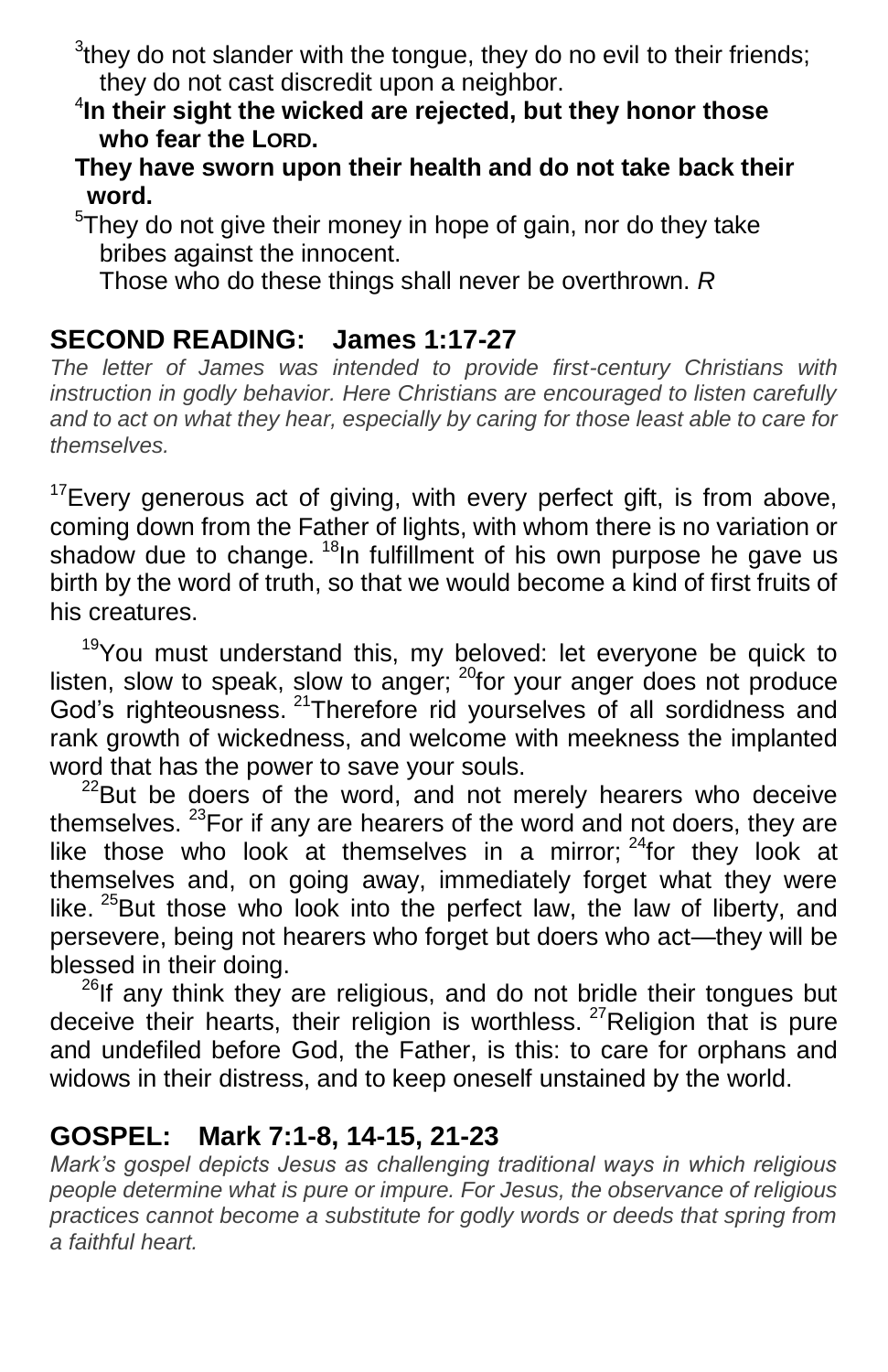$1$ Now when the Pharisees and some of the scribes who had come from Jerusalem gathered around [Jesus], <sup>2</sup>they noticed that some of his disciples were eating with defiled hands, that is, without washing them.  $3$ (For the Pharisees, and all the Jews, do not eat unless they thoroughly wash their hands, thus observing the tradition of the elders; <sup>4</sup> and they do not eat anything from the market unless they wash it; and there are also many other traditions that they observe, the washing of cups, pots, and bronze kettles.)  $5$ So the Pharisees and the scribes asked him, "Why do your disciples not live according to the tradition of the elders, but eat with defiled hands?" <sup>6</sup>He said to them, "Isaiah prophesied rightly about you hypocrites, as it is written,

'This people honors me with their lips,

but their hearts are far from me;

 $7$ in vain do they worship me,

teaching human precepts as doctrines.'

 $8$ You abandon the commandment of God and hold to human tradition."

 $14$ Then he called the crowd again and said to them, "Listen to me, all of you, and understand:  $15$  there is nothing outside a person that by going in can defile, but the things that come out are what defile."

 $21$ For it is from within, from the human heart, that evil intentions come: fornication, theft, murder, <sup>22</sup>adultery, avarice, wickedness, deceit, licentiousness, envy, slander, pride, folly.  $23$ All these evil things come from within, and they defile a person."

# **PRAYERS OF INTERCESSION**

P Made children and heirs of God's promise, we pray for the church, the world, and all in need.

#### *A brief silence.*

A We pray for the church, that it is a safe haven for all who seek your presence. Fill it with pastors, deacons, and leaders who echo your expansive and generous welcome. Lord, in your mercy,

#### **C hear our prayer.**

A We pray for the whole of creation, that plants and animals have the habitat and resources to thrive and flourish. Inspire us to protect threatened habitats and ensure a sustainable future for generations to come. Lord, in your mercy,

### **P hear our prayer.**

A We pray for individuals in positions of authority. Raise up wise and discerning leaders in federal, state, and local governments and guide them to seek the benefit of every person. Lord, in your mercy,

#### **C hear our prayer.**